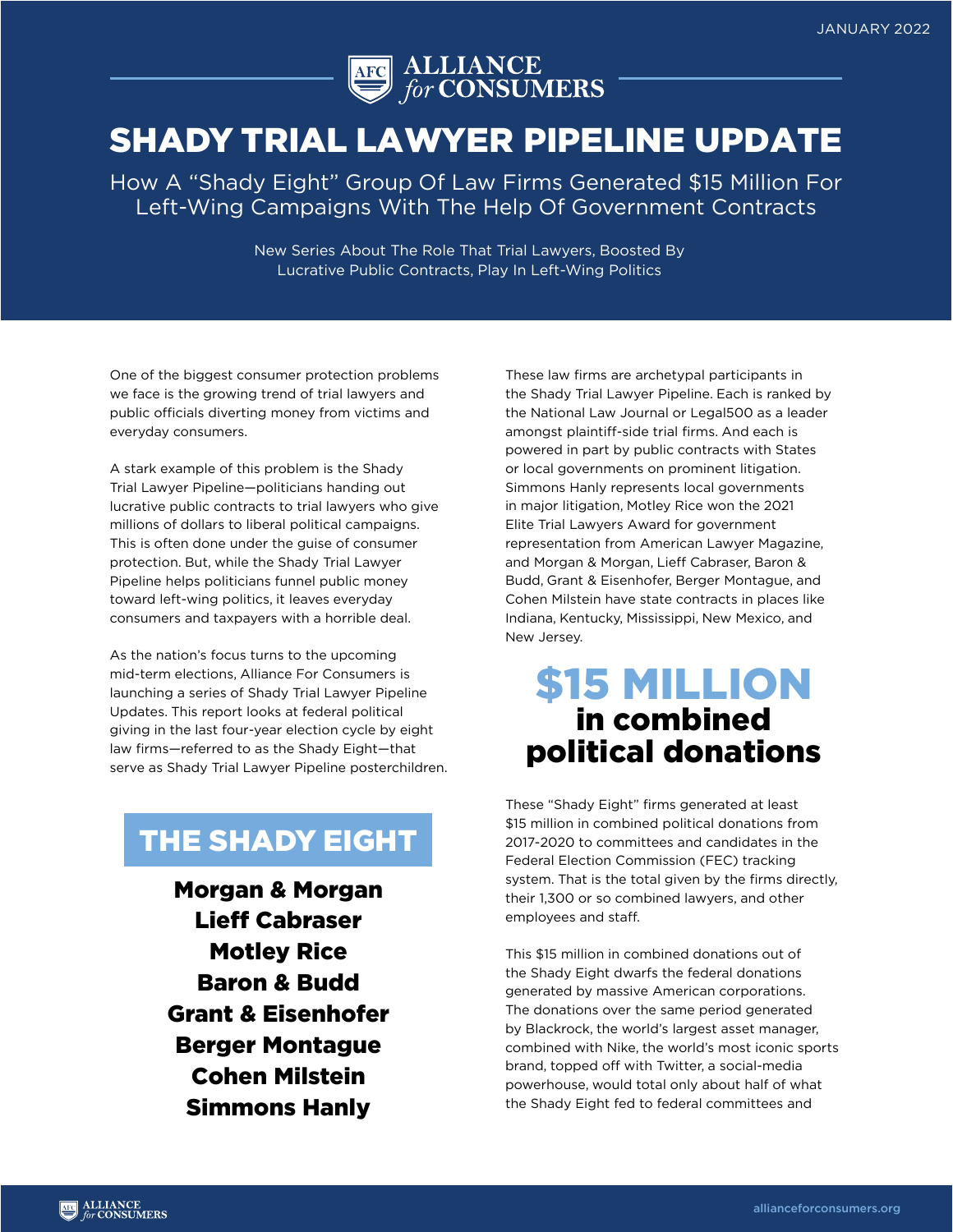candidates from 2017-2020. These three corporate giants have nearly 100,000 employees combined and are nonetheless far behind the FEC-tracked political giving from by the Shady Eight, which have fewer than 1,500 lawyers between them.

#### The Federal Money The Shady Eight Generates Dwarfs The Federal Giving Generated By Blackrock, Nike, or Twitter

The partisan bent to the \$15 million coming out of the Shady Eight is likewise in a class of its own. The Shady Eight sent 99% of their combined federal donations from 2017-2020 to Democratic campaigns and allied political committees. That means that of the \$15 million of combined donations, over \$14.85 million went to Democrats and their allies. The lowest percentage given to Democrats and their allies amongst the Shady Eight was from Motley Rice and Berger Montague, with only 98% of donations going to support Democrats. The other end of the spectrum is Lieff Cabraser, where only \$30 went to any Republican candidate or committee from 2017-2020; Lieff Cabraser generated over \$30,000 per-lawyer in federal political giving from 2017-2020, over \$2.5 million altogether, and yet only \$30, total, went to a Republican candidate or committee.

### SHADY EIGHT POLITICAL DONATION BREAKDOWN



#### 99% of donations went to Democratic campaigns and allied political committees

**1% of donations went to** Republican campaigns or allied political committees

\*This data is collected from FEC filings covering 2017-2020

As for the specifics of where the \$15 million went, that too reveals quite a bit regarding the Shady Eight's partisan commitment. About 40% of the money (approximately \$6 million) went to the political committees that form the professionalized superstructure of the Democratic Party—party committees, funds linked to House Speaker Nancy Pelosi or Senate Majority Leader Chuck Schumer, groups within the American Bridge ecosystem, and other similar organizations.

Over \$4 million of the money generated by the Shady Eight went to the Biden Presidential campaign effort and the Democratic National Committee (DNC). Over \$4 million flowed into Democratic candidates for U.S. Senate and the Democratic Senatorial Campaign Committee (DSCC) that supports them. And over \$2 million went to Democratic candidates for the U.S. House of Representatives and the Democratic Congressional Campaign Committee (DCCC) that bolsters those candidates.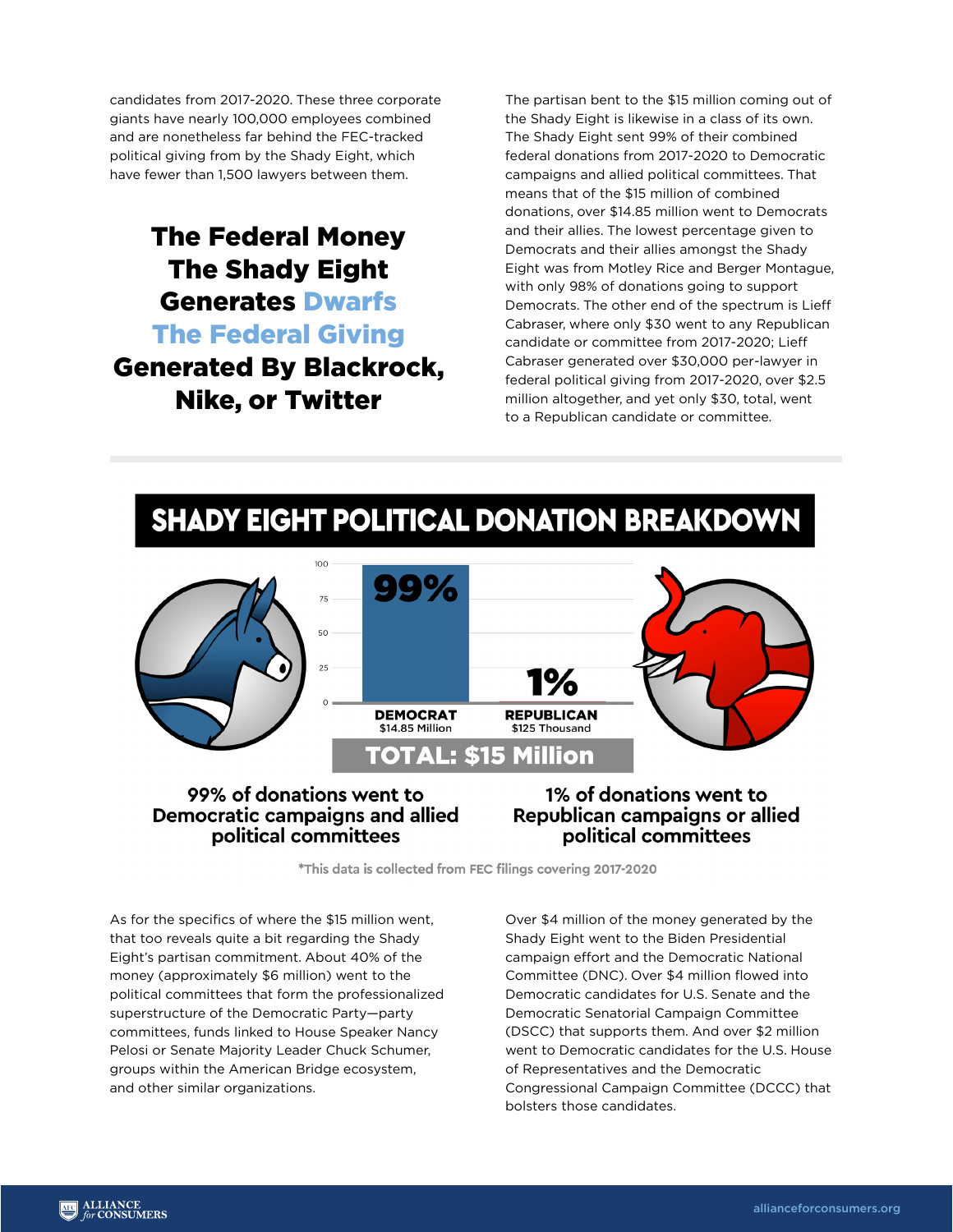# ~\$6 million

to political committees that form the professionalized superstructure of the Democratic Party



to Biden campaign and the DNC

# Over \$4 million

to Democratic Senate candidates and the DSCC

Over \$2 million to Democratic House candidates

and the DCCC

### Shady Eight Firm-By-Firm Partisanship

**Morgan & Morgan** – 99% of the FECrecorded donations by the firm and its employees went to Democrats and their allies from 2017 through 2020. The firm generated over \$4 million in FEC donations from 2017 through 2020, putting over \$2.2 million toward Biden campaign efforts and the Democratic National Committee. Founder John Morgan gave \$1 million of those donations personally, including a \$355,000 check to the Biden Victory Fund in August 2020.

**Lieff Cabraser** – 100% of the FEC-recorded donations from the firm and its employees went to Democrats and their allies from 2017 through 2020. The firm generated over \$2.8 million in FEC donations from 2017 through 2020, with \$250,000 going to the DSCC and \$70,000 going to the Nancy Pelosi Victory Fund.

**Motley Rice** – 98% of the FEC-recorded donations from the firm and its employees went to Democrats and their allies from 2017 through 2020. The firm generated more than \$1.75 million in FEC donations from 2017 through 2020—over \$16,000

per lawyer on average—and sent over \$900,000 to Democratic Senate candidates and related political committees.

**BARON & BUDD** - 100% of the FEC-recorded donations from the firm and its employees went to Democrats and their allies from 2017 through 2020. The firm generated more than \$1.2 million in FEC donations from 2017 through 2020—over \$15,000 per lawyer on average—with over \$350,000 going to Democratic Senate candidates and related political committees and over \$35,000 to the Nancy Pelosi Victory Fund.

**Grant & Eisenhofer** – 99% of the FEC-recorded donations from the firm and its employees went to Democrats and their allies from 2017 through 2020. The firm generated more than \$1.15 million in FEC donations from 2017 through 2020. Founder Jay Eisenhofer gave over \$800,000 of that amount himself, including \$150,000 to the Biden Victory Fund and \$100,000 to the House Senate Victory Fund.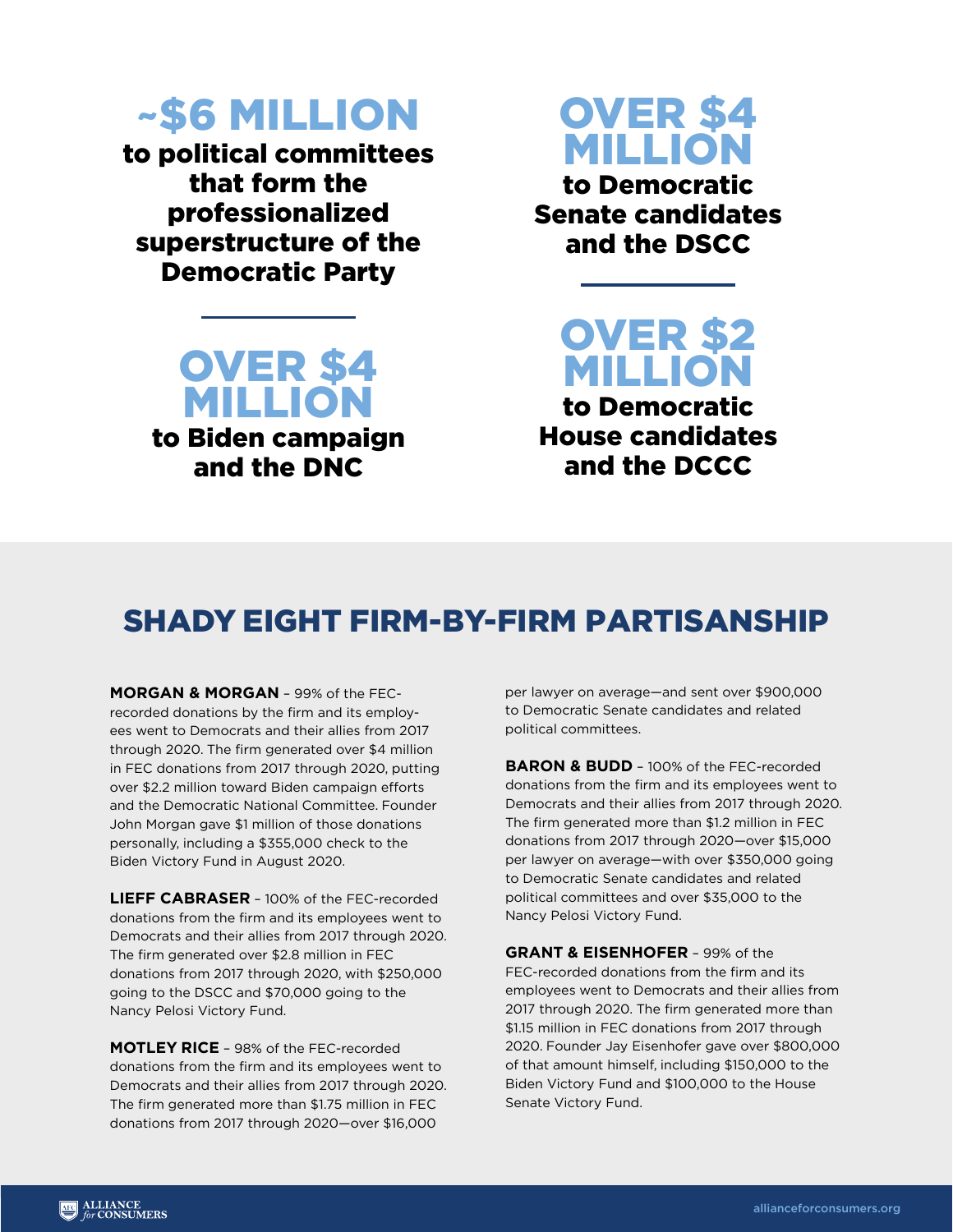**Berger Montague** – 98% of the FECrecorded donations from the firm and its employees went to Democrats and their allies from 2017 through 2020. The firm generated more than \$1.3 million in FEC donations from 2017 through 2020—nearly \$20,000 per lawyer—and sent at least \$100,000 to American Bridge 21st Century.

**Cohen Milstein** – 99% of the FEC-recorded donations from the firm and its employees went to Democrats and their allies from 2017 through 2020. The firm generated more than \$750,000

in FEC donations from 2017 through 2020, with over \$250,000 of that going to Democratic Senate Candidates.

**Simmons Hanly** – 99% of the FEC-recorded donations from the firm and its employees went to Democrats and their allies from 2017 through 2020. The firm generated more than \$1.75 million in FEC donations from 2017 through 2020—nearly \$20,000 per lawyer—with over \$750,000 of that going to Democratic Senate Candidates and related political committees

### This partisan political giving is supported by money from lucrative public contracts signed by politicians and public officials, money that

really belongs in the pockets of taxpayers and consumers

### **SHADY EIGHT % DONATIONS TO DEMOCRATS AND ALLIED COMMITTEES**

| <b>MORGAN &amp; MORGAN</b>    | <b>LIEFF CABRASER</b>  | <b>MOTLEY RICE</b>    | <b>BARON &amp; BUDD</b> |
|-------------------------------|------------------------|-----------------------|-------------------------|
|                               | 99% 100% 98% 100%      |                       |                         |
| <b>GRANT &amp; EISENHOFER</b> | <b>BERGER MONTAGUE</b> | <b>COHEN MILSTEIN</b> | <b>SIMMONS HANLEY</b>   |
| 99%                           | 98%                    | 99%                   | 99%                     |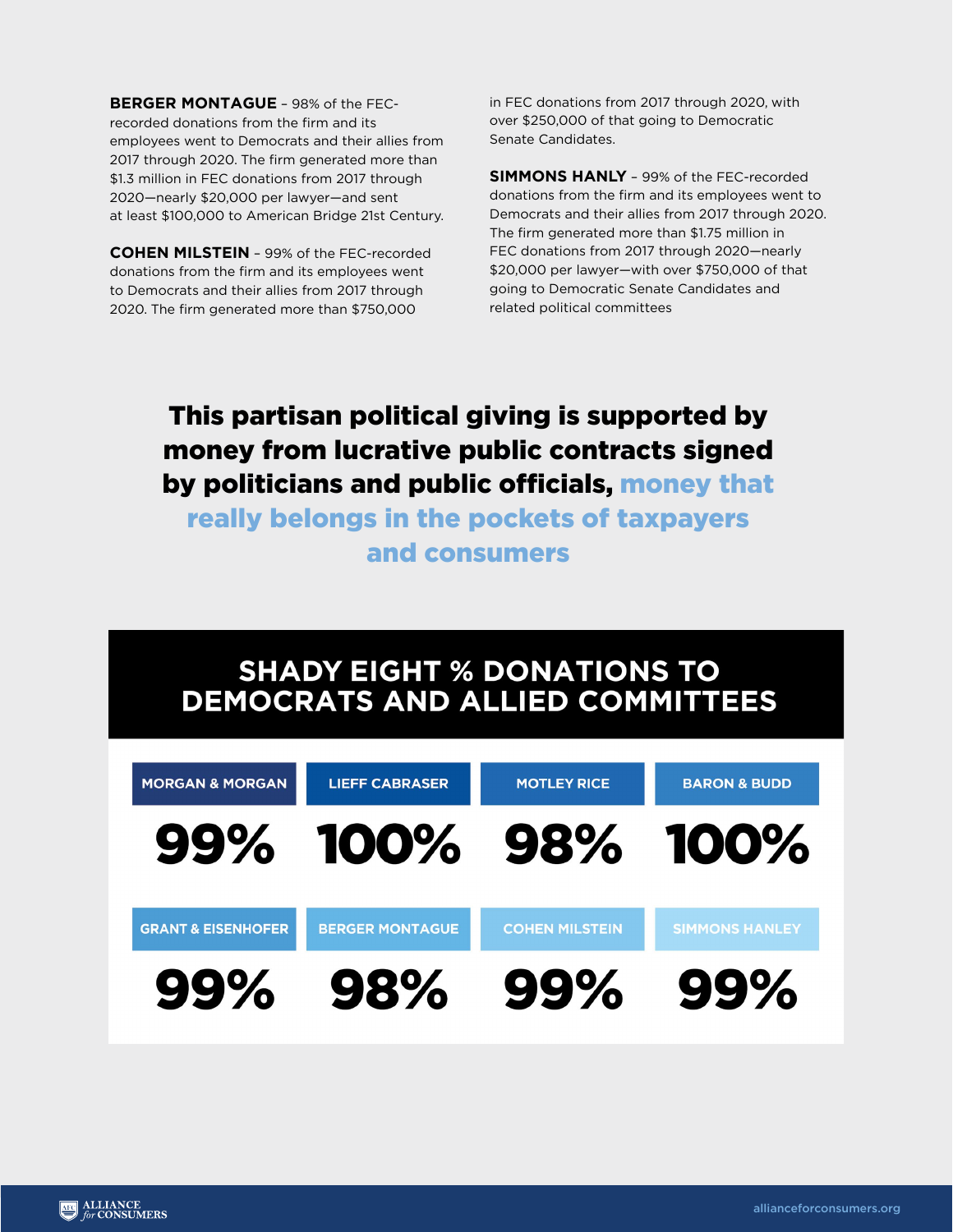# Threat To Consumers And Taxpayers

This partisan political giving is supported by money from lucrative public contracts signed by politicians and public officials, money that really belongs in the pockets of taxpayers and consumers.

Consumers and taxpayers lose out from the Shady Trial Lawyer Pipeline in many ways, but one particularly dire aspect is how the public contracts that are the gateway to the Shady Trial Lawyer Pipeline are so often missing basic protections (including basic ethics protections) that should be in all outside-counsel contracts. The contracts can be only a few pages, sometimes look like they were

#### The Shady Eight are stark examples although far from the only ones—of how the Shady Trial Lawyer Pipeline works

written by the trial lawyers themselves, and have glaring weaknesses, such as:

- The contracts often have no expiration date or clear language tying the engagement to a particular defendant or case;
- The contracts rarely include appropriate conflicts protection, even though trial lawyers often represent multiple governments that may have very different interests in the same case;
- The contracts usually fail to require that the trial lawyers provide the best pricing terms that the lawyers are offering to any other governmental client on the same matter; and
- The contracts almost never ensure that contingency fees for the trial lawyers will not be taken out of money set aside for restitution to victims.

These types of weak, underprotective, giveaway contracts make some sense if the goal is to fund left-wing campaigns—as the activities of the Shady Eight demonstrate—but they make no sense if your goal is to help consumers and protect taxpayers.

Alliance For Consumers is focused on putting more money in the pockets of everyday consumers and ensuring that consumers and the rule of law are not left behind by trial lawyers and public officials. Raising concern about the Shady Trial Lawyer Pipeline is central to the mission of Alliance For Consumers because the Shady Trial Lawyer Pipeline undercuts this mission. The Shady Eight are stark examples—although far from the only ones—of how the Shady Trial Lawyer Pipeline works, with politicians feeding sweetheart

contracts to trial lawyers who give 98% or more of their political donations to liberals and will happily turn around and pump millions of dollars into Democratic candidates, committees, and allied organizations.

Good governance and honest stewardship call for better. The consumer should never be the loser in a left-wing political money game like what we see in the Shady Trial Lawyer Pipeline.

|                         | Total Giving Dem-Aligned Biden+DNC |    |              |   |           | <b>Senate</b>           | Congressional Liberal Orgs GOP-Aligned |   |             |    |           |
|-------------------------|------------------------------------|----|--------------|---|-----------|-------------------------|----------------------------------------|---|-------------|----|-----------|
| Morgan & Morgan         | \$4,086,891                        | S  | 4,064,589    | S | 1,847,400 | \$205,132               | 144,941                                | S | 1,788,981   | \$ | 22,302    |
| <b>Lieff Cabraser</b>   | \$2,804,665                        | \$ | 2,803,260    |   | 240,256   | \$865,003               | 213,771                                |   | \$1,412,896 |    | 30        |
| <b>Motley Rice</b>      | \$1,763,139                        | \$ | 1,726,932    |   | 119,317   | \$877,007               | 389,898                                |   | 327,033     |    | 36,207    |
| Baron & Budd            | \$1,242,131                        | \$ | 1,237,836    |   | 260,186   | \$246,305               | 55,565                                 |   | 659,406     | \$ | 36,207    |
| <b>Grant Eisenhofer</b> | \$1,167,036                        | S  | 1,157,936    |   | 172,599   | \$224,983               | 65,400                                 |   | 688,598     |    | 4,295     |
| <b>Berger Montague</b>  | \$1,389,960                        | S  | 1,366,538    |   | 344,270   | \$225,651               | 145,533                                |   | 628,064     | S  | 7,926     |
| Cohen Milstein          | 768,273                            |    | 762,161      |   | 182,444   | \$259,858               | 88,177                                 |   | 220,032     |    | 1,435     |
| Simmons Hanly           | \$1,770,241                        | S  | 1,754,441    |   | 338,340   | \$777,020               | 294,997                                | S | 330,539     | \$ | 15,550    |
|                         | \$14,992,337                       |    | \$14,873,693 |   |           | \$3,504,812 \$3,680,960 | \$1,398,281                            |   | \$6,055,550 |    | \$123,952 |